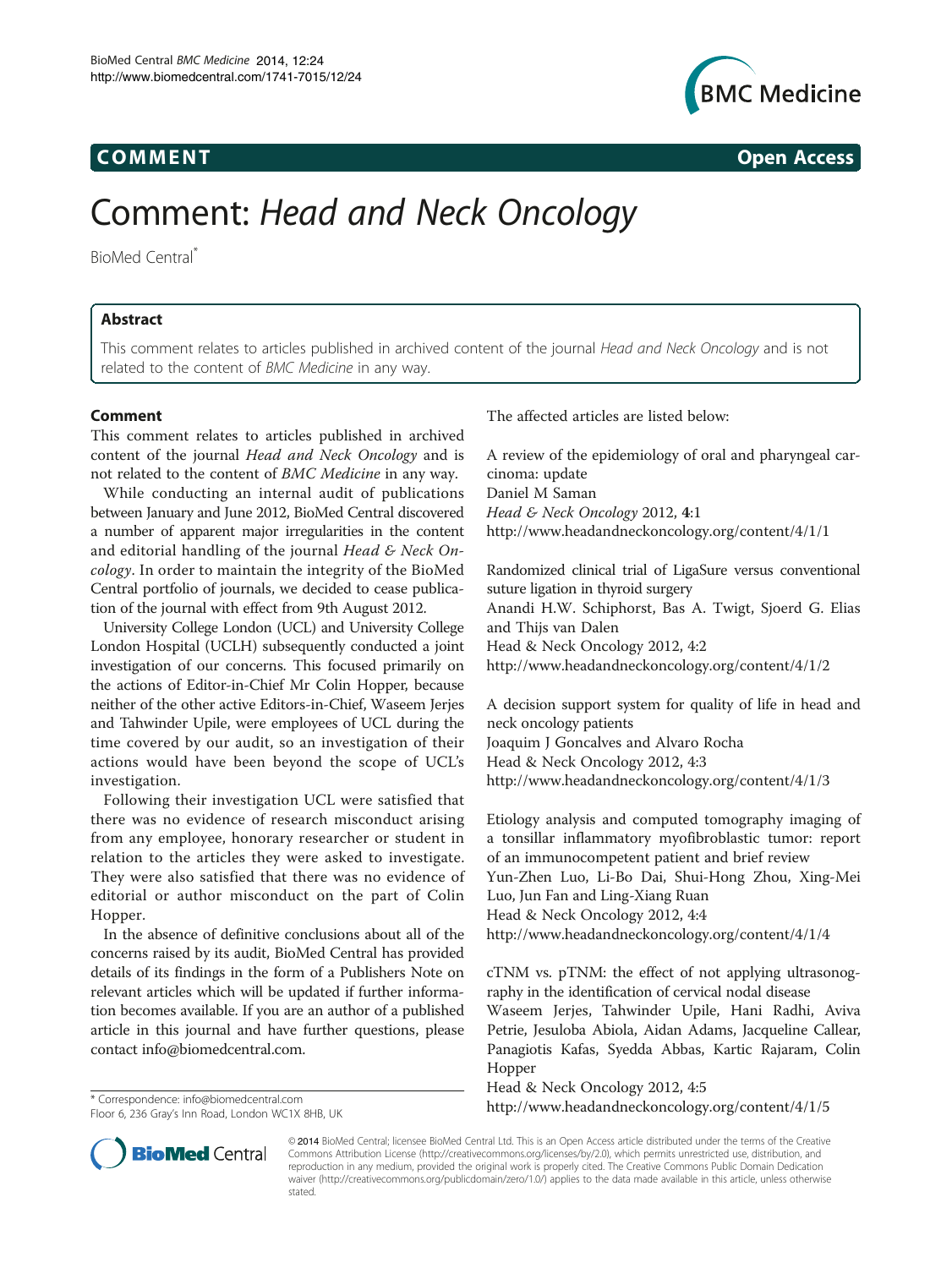The effect of tobacco and alcohol and their reduction/ cessation on mortality in oral cancer patients: short communication

Waseem Jerjes, Tahwinder Upile, Hani Radhi, Aviva Petrie, Jesuloba Abiola, Aidan Adams, Panagiotis Kafas, Jacqueline Callear, Ramin Carbiner, Kartic Rajaram, Colin Hopper Head & Neck Oncology 2012, 4:6 <http://www.headandneckoncology.org/content/4/1/6>

Nimesulide inhibited the growth of hypopharyngeal carcinoma cells via suppressing Survivin expression Jia-Jun Tian, Su-Mei Lu, Liang Yu, Ju-Ke Ma, Ya-Kui Mu, Hai-Bo Wang and Wei Xu Head & Neck Oncology 2012, 4:7

<http://www.headandneckoncology.org/content/4/1/7>

Primary squamous cell carcinoma of thyroid: a case report and review of literature Mutahar A Tunio, Mushabbab Al Asiri, Mosa Fagih and Rashad Akasha

Head & Neck Oncology 2012, 4:8

<http://www.headandneckoncology.org/content/4/1/8>

The prognostic significance of p63 and Ki-67 expression in myoepithelial carcinoma You-Hu Jiang, Bo Cheng, Ming-Hua Ge and Gu Zhang Head & Neck Oncology 2012, 4:9 <http://www.headandneckoncology.org/content/4/1/9>

Parapharyngeal space hemangiopericytoma treated with surgery and postoperative radiation- a case report Muhammad Mohsin Fareed, Abdullah Suleiman Mazaed Al Amro, Rashad Akasha, Mansour A Assiry, Mushabbab Al Asiri, Mutahar Tonio and Yasir Bayoumi Head & Neck Oncology 2012, 4:10 <http://www.headandneckoncology.org/content/4/1/10>

Knockdown of aberrantly expressed nuclear localized decorin attenuates tumour angiogenesis related mediators in oral cancer progression model in vitro Nyla Dil and Abhijit G Banerjee Head & Neck Oncology 2012, 4:11 <http://www.headandneckoncology.org/content/4/1/11>

A retrospective, deformable registration analysis of the impact of PET-CT planning on patterns of failure in stereotactic body radiation therapy for recurrent head and neck cancer

Kyle Wang, Dwight E Heron, John C Flickinger, Jean-Claude M Rwigema, Robert L Ferris, Gregory J Kubicek, James P Ohr, Annette E Quinn, Cihat Ozhasoglu and Barton F Branstetter

Head & Neck Oncology 2012, 4:12

<http://www.headandneckoncology.org/content/4/1/12>

Clear cell chondrosarcoma of the head and neck Sepideh Mokhtari and Abbas Mirafsharieh Head & Neck Oncology 2012, 4:13 <http://www.headandneckoncology.org/content/4/1/13>

Delay in pathological tissue processing time vs. mortality in oral cancer: Short communication

Waseem Jerjes, Tahwinder Upile, Hani Radhi, Aviva Petrie, Aidan Adams, Jacqueline Callear, Panagiotis Kafas, Colin Hopper

Head & Neck Oncology 4:14 <http://www.headandneckoncology.org/content/4/1/14>

The cost burden of oral, oral pharyngeal, and salivary gland cancers in three groups: commercial insurance, medicare, and medicaid

Jed J Jacobson, Joel B Epstein, Frederick C Eichmiller, Teresa B Gibson, Ginger S Carls, Emily Vogtmann, Shaohung Wang and Barbara Murphy Head & Neck Oncology 2012, 4:15 <http://www.headandneckoncology.org/content/4/1/15>

Photodynamic therapy in the management of potentially malignant and malignant oral disorders Waseem Jerjes, Zaid Hamdoon, Colin Hopper Head & Neck Oncology 4:16 <http://www.headandneckoncology.org/content/4/1/16>

CO2 lasers in the management of potentially malignant and malignant oral disorders Waseem Jerjes, Zaid Hamdoon, Colin Hopper Head & Neck Oncology 2012, 4:17 <http://www.headandneckoncology.org/content/4/1/17>

Expression of Glut-1, HIF-1alpha, PI3K and p-Akt in a case of ceruminous adenoma Wan-Qin Shen, Ke-Jia Cheng, Yang-Yang Bao, Shui-Hong Zhou and Hong-Tian Yao Head & Neck Oncology 2012, 4:18 <http://www.headandneckoncology.org/content/4/1/18>

Systemic therapy in the management of metastatic or advanced salivary gland cancers

Aymen Lagha, Nesrine Chraiet, Mouna Ayadi, Sarra Krimi, Bassem Allani, Hela Rifi, Henda Raies and Amel Mezlini

Head & Neck Oncology 2012, 4:19

<http://www.headandneckoncology.org/content/4/1/19>

Tongue cancer in young patients: Case report of a 26 year-old patient.

Aleksandra Crede, Michael Locher and Marius Bredell Head & Neck Oncology 2012, 4:20

<http://www.headandneckoncology.org/content/4/1/20>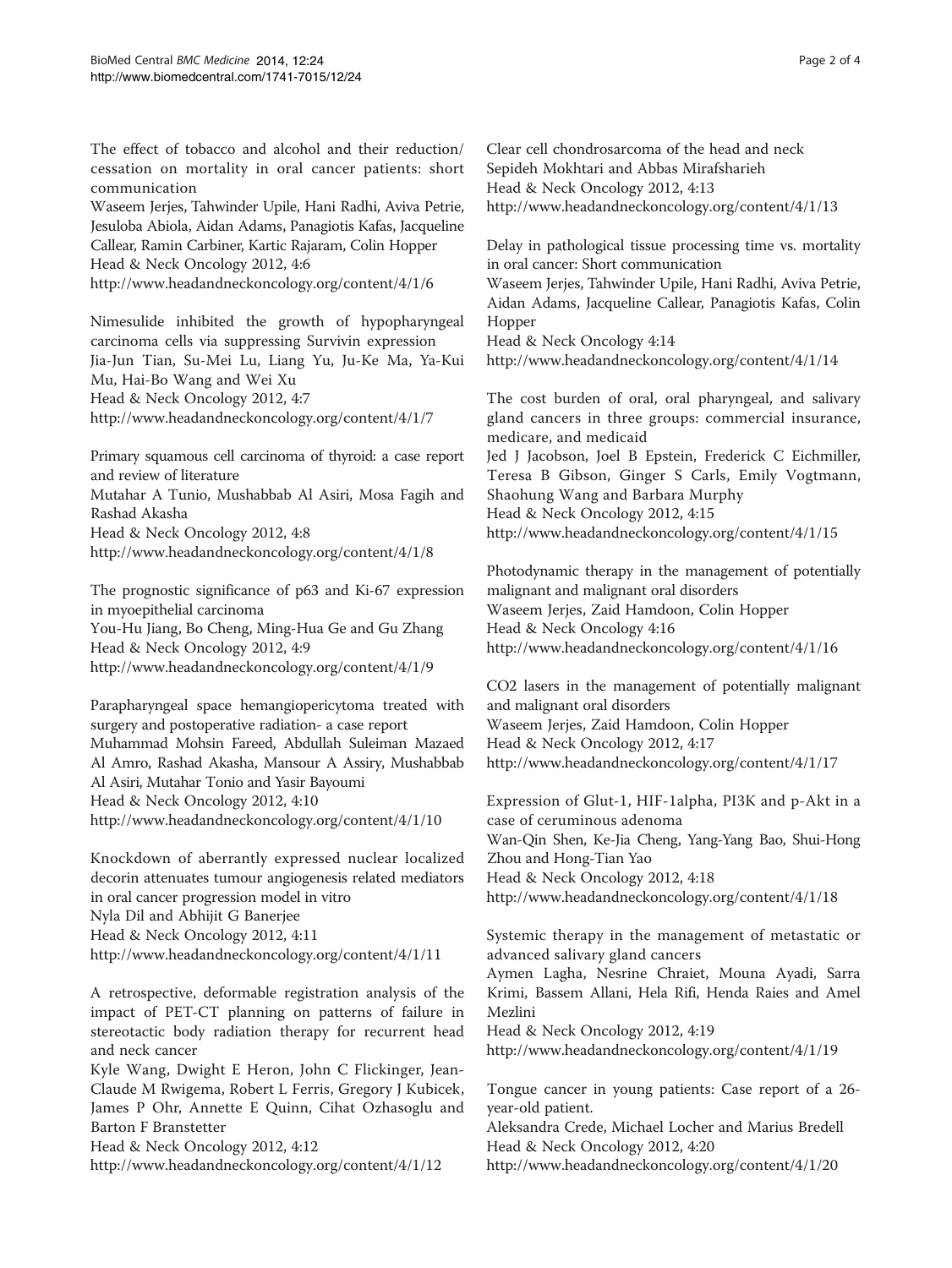Reconstruction of scalp defects with the radial forearm free flap

Larissa Sweeny, Brendan T Eby, J. Scott Magnuson, William R Carroll and Eben L Rosenthal

Head & Neck Oncology 2012, 4:21

<http://www.headandneckoncology.org/content/4/1/21>

The use of specific anti-growth factor antibodies to abrogate the oncological consequences of transfusion in head & neck squamous cell carcinoma: an in vitro study

Tahwinder Upile, Waseem Jerjes, Sandeep Singh, Mohammed Al-Khawalde, Zaid Hamdoon, Hani Radhi, Colin Hopper

Head & Neck Oncology 2012, 4:22

<http://www.headandneckoncology.org/content/4/1/22>

Definitive radiotherapy for early stage glottic cancer by 6 MV photons

Chi-Chung TONG, Kwok-Hung AU, Roger Kai-Cheong NGAN, Sin-Ming CHOW, Foon-Yiu CHEUNG, Yiu-Tung FU, Joseph Siu-Kei AU and Stephen Chun-Key LAW Head & Neck Oncology 2012, 4:23 <http://www.headandneckoncology.org/content/4/1/23>

Branchial cysts within the parotid salivary gland Tahwinder Upile, Waseem Jerjes, Mohammed Al-Khawalde, Panagiotis Kafas, Steve Frampton, Angela Gray, Bruce Addis, Ann Sandison, Nimesh Patel, Holger Sudhoff, Hani Radhi

Head & Neck Oncology 2012, 4:24

<http://www.headandneckoncology.org/content/4/1/24>

A patient with ulcerated calcifying epithelioma of Malherbe in the pinna: case report

Tahwinder Upile, Waseem Jerjes, Fabian Sipaul, Ann Sandison, Panagiotis Kafas, Mohammed Al-Khawalde, Hani Radhi

Head & Neck Oncology 2012, 4:25

<http://www.headandneckoncology.org/content/4/1/25>

Computed tomography and pathological findings of five nasal neurilemmomas

Jing Hu, Yang-Yang Bao, Ke-Jia Cheng, Shui-Hong Zhou, Ling-Xiang Ruan and Zhou-Jun Zheng

Head & Neck Oncology 2012, 4:26

<http://www.headandneckoncology.org/content/4/1/26>

Metastatic rhabdomyosarcoma of the thyroid gland, a case report

Mohamed T Hafez, Mohamed A Hegazy, Khaled Abd Elwahab, Mohammad Arafa, Islam Abdou and Basel Refky Head & Neck Oncology 2012, 4:27

<http://www.headandneckoncology.org/content/4/1/27>

Squamous cell carcinoma of the oral cavity and the oropharynx in patients less than 40 years of age: a 20-year analysis Samuel E Udeabor, Majeed Rana, Gerd Wegener, Nils-

Claudius Gellrich and André M Eckardt

Head & Neck Oncology 2012, 4:28

<http://www.headandneckoncology.org/content/4/1/28>

Structural validation of oral mucosal tissue using optical coherence tomography

Zaid Hamdoon, Waseem Jerjes, Raed Al-Delayme, Gordon McKenzie, Amrita Jay, Colin Hopper

Head & Neck Oncology 2012 4:29

<http://www.headandneckoncology.org/content/4/1/29>

Solitary giant neurofibroma of the neck subjected to photodynamic therapy: case study

Zaid Hamdoon, Waseem Jerjes, Raed Al-Delayme, Colin Hopper

Head & Neck Oncology 2012 4:30

<http://www.headandneckoncology.org/content/4/1/30>

Oral sex, cancer and death: sexually transmitted cancers Tahwinder Upile, Waseem Jerjes, Mohammed Al-Khawalde, Hani Radhi and Holger Sudhoff Head & Neck Oncology 2012 4:31 <http://www.headandneckoncology.org/content/4/1/31>

Enhanced patient reported outcome measurement suitable for head and neck cancer follow-up clinics Naseem Ghazali, Derek Lowe and Simon N Rogers Head & Neck Oncology 2012, 4:32 <http://www.headandneckoncology.org/content/4/1/32>

A patient with primary Burkitt's lymphoma of the postnasal space: case report

Tahwinder Upile, Waseem Jerjes, Jesuloba Abiola, Panagiotis Kafas, Ann Sandison, Zaid Hamdoon, Mohammed Al-Khawalde and Hani Radhi

Head & Neck Oncology 2012, 4:33

<http://www.headandneckoncology.org/content/4/1/33>

Positron emission tomography in the detection of occult primary head and neck carcinoma: a retrospective study Gabriel G Pereira, Joaquim C Silva and Eurico F Monteiro Head & Neck Oncology 2012, 4:34 <http://www.headandneckoncology.org/content/4/1/34>

Granulocyte colony-stimulating factor-producing squamous cell carcinoma of the lower gingiva: a case report Jun-ichi Kobayashi Dr., Akihiro Miyazaki Dr., Takashi Yamamoto Dr., Kenji Nakamori Dr., Rina Suzuki Dr., Takeshi Kaneko Dr., Naohiro Suzuki Dr. and Hiroyoshi Hiratsuka Prof.

Head & Neck Oncology 2012, 4:35

<http://www.headandneckoncology.org/content/4/1/35>